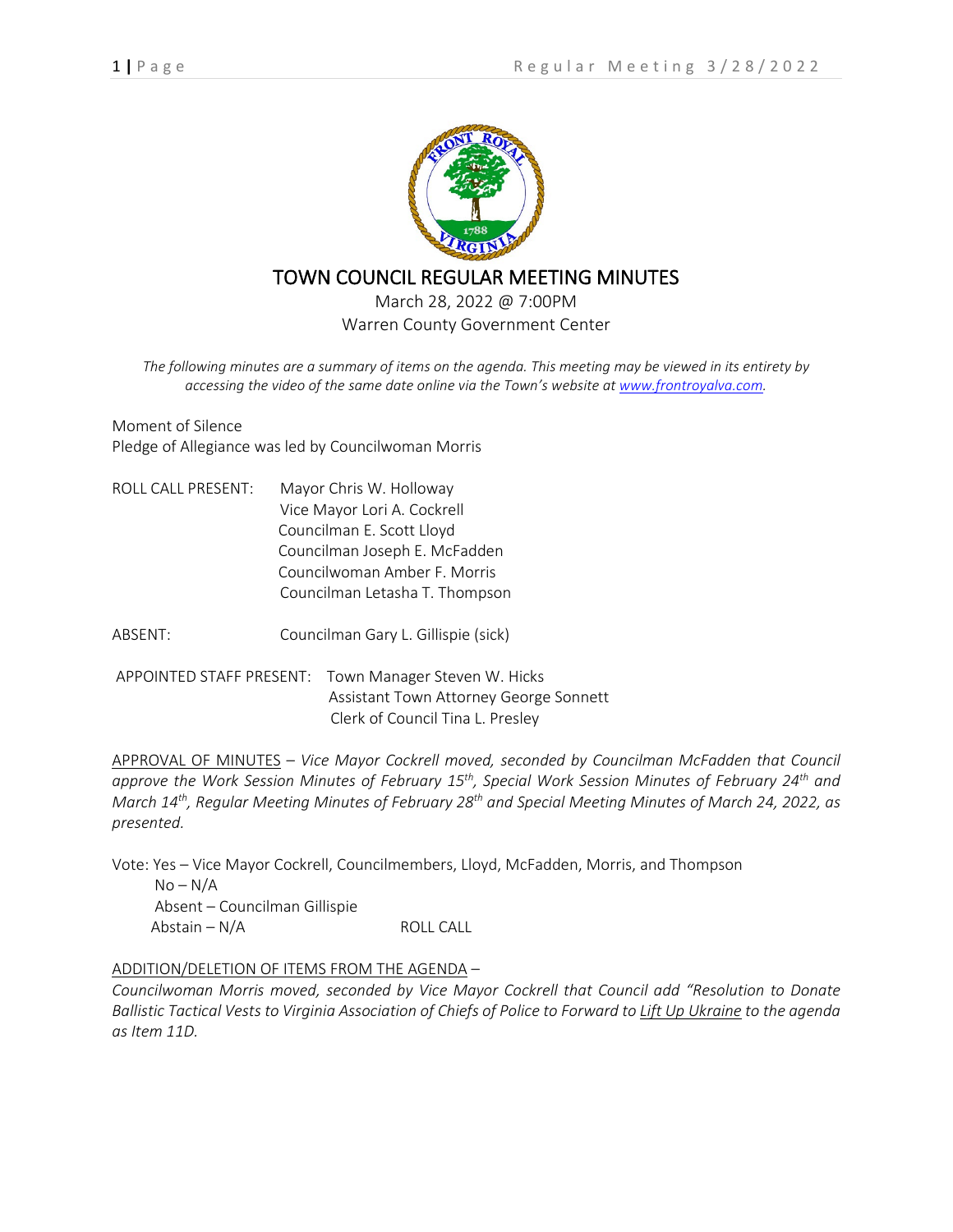Vote: Yes – Vice Mayor Cockrell, Councilmembers, Lloyd, McFadden, Morris, and Thompson  $No-N/A$  Absent – Councilman Gillispie  $Abstain - N/A$  ROLL CALL

### RECOGNITIONS/AWARDS/REPORTS –

Police Chief Magalis introduced new Communications Officer Karen McDonald and two new Police Officers Mark Hajduk and Rachel Martin. He also recognized the promotion of Corporal David Fogle to Sergeant. Chief Magalis advised Council that the Police Department's K9 Maverick has retired and living with his handler and now owner Officer Olivia Meadows. Council welcomed and congratulated everyone.

PUBLIC HEARING – Special Use Permit for Campground Facility from Poe's River Edge, LLC

Mayor Holloway opened the public hearing, since no one spoke he closed the public hearing.

*Councilwoman Thompson moved seconded by Vice Mayor Cockrell that Council approve a Special Use Permit for Poe's River Edge, LLC to operate a 200-site campground commercial recreation facility on property located at the western terminus of Kendrick Lane (tax map #20A1-3-5A1) contingent upon the following conditions:*

- *Town Code requirements for water line access to the site are followed.*
- *The applicant provides a letter from the Virginia Department of Health stating septic facilities are adequate.*
- *The applicant provides hours of operation information to staff.*
- *All comments and request from the Fire Marshal are adhered to.*

Vote: Yes – Vice Mayor Cockrell, Councilmembers, Lloyd, McFadden, Morris, and Thompson

 $No-N/A$  Absent – Councilman Gillispie  $Abstain - N/A$  ROLL CALL

PUBLIC HEARING – Partial Vacation of an Existing 20' Sanitary Sewer Easement at 195 Toray Drive

Mayor Holloway opened the public hearing, since no one spoke he closed the public hearing.

*Vice Mayor Cockrell moved seconded by Councilwoman Morris that Council approve a Deed of Partial Vacation of Easement between the Town of Front Royal and Lispen, LLC for a 20' sanitary sewer easement located at 195 Toray Drive (Tax Map #12-G-1-2-1A1). I further move that the Mayor and Town Staff execute all necessary documents, as presented.*

Vote: Yes – Vice Mayor Cockrell, Councilmembers, Lloyd, McFadden, Morris, and Thompson  $No-N/A$  Absent – Councilman Gillispie  $Abstain - N/A$  ROLL CALL

PUBLIC HEARING – Approval of Real and Personal Property Tax Rate for FY2022-2023

Mayor Holloway opened the public hearing, since no one spoke he closed the public hearing.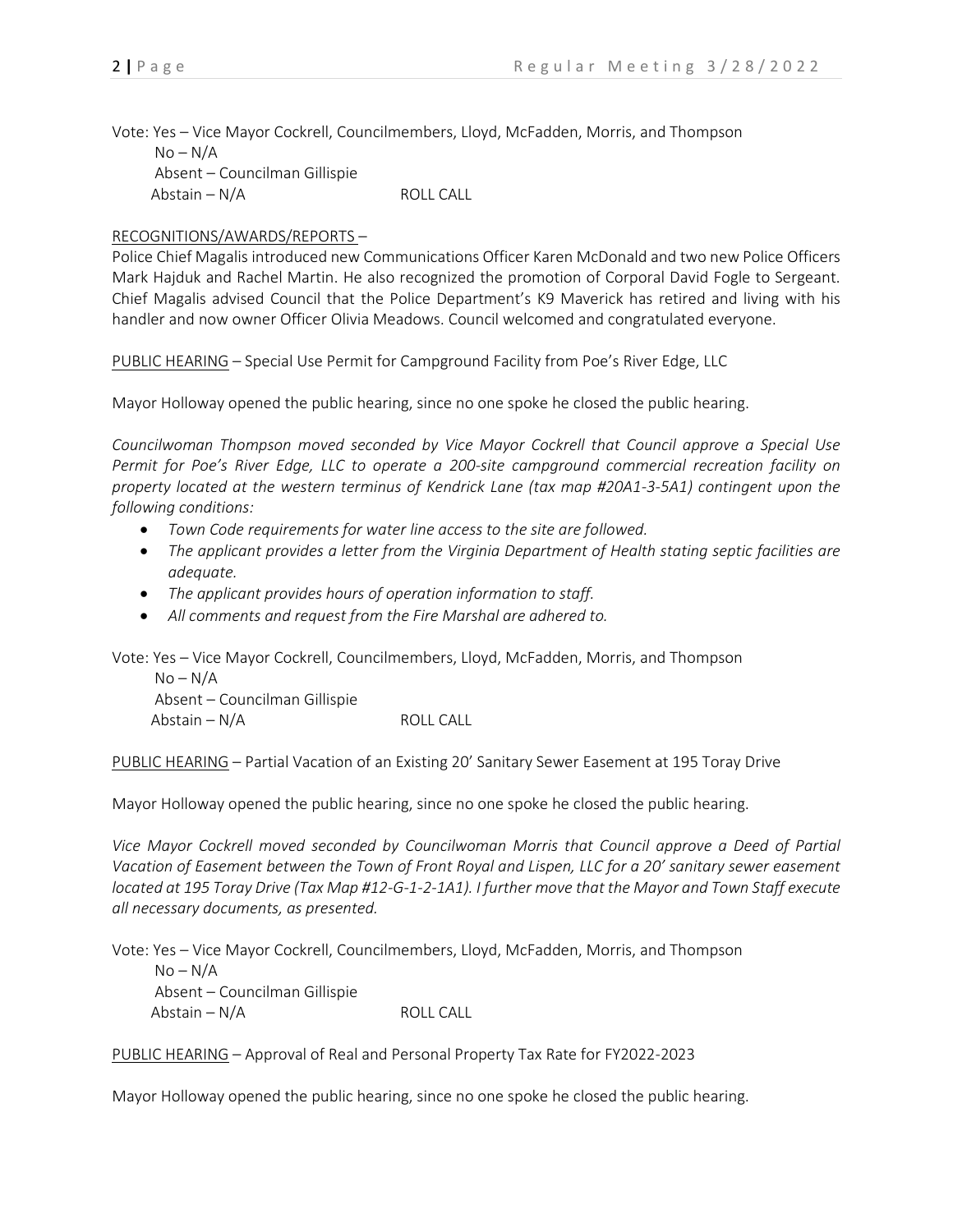*Councilman McFadden moved seconded by Councilwoman Thompson that Council approve the real property tax rate for Fiscal Year 2022-2023 at \$0.13 per \$100 assessed value, which represents no increase over the current year's rates and has remained near \$0.13 since 2014; and the personal property tax rate at \$0.64 per \$100 assessed value, which represents no increase since 2014; the personal property tax relief rate (PPTR) for qualifying vehicles at a rate of 49% of value on the first \$20,000 of assessed value for qualifying vehicles with an assessed value greater than \$1,000; and a personal property tax relief rate of 100% for qualifying vehicles with an assessed value of \$1,000 or less, pursuant to Virginia Code §58.1-3524.*

Vote: Yes – Vice Mayor Cockrell, Councilmembers, Lloyd, McFadden, Morris, and Thompson  $No-N/A$  Absent – Councilman Gillispie  $Abstain - N/A$  ROLL CALL

PUBLIC HEARING – Ordinance to Amend and Re-enact Chapter 134 Pertaining to an Increase in Sewer Service Rates

Mayor Holloway opened the public hearing, since no one spoke he closed the public hearing.

*Vice Mayor Cockrell moved seconded by Councilman McFadden that Council approve an ordinance to amend and re-enact Front Royal Town Code Sections 134-22.1 and 134-22.4 that would increase sewer service rates effective July 1, 2022, as presented.* 

Vice Mayor Cockrell noted that the increase was recommended based upon the Town consultant's updated water and sewer rate analysis with approximately \$3 million in funds from the American Rescue Plan Act (ARPA) for major water and sewer capital projects. She continued that a typical residential account using approximately 5,500 gallons of sewer monthly is \$54.58 with the recommended rate increase it would equate to an increase of \$1.24 monthly.

Vote: Yes – Vice Mayor Cockrell, Councilmembers, Lloyd, McFadden, Morris, and Thompson

 $No-N/A$  Absent – Councilman Gillispie  $Abstain - N/A$  ROLL CALL

# PUBLIC COMMENTS (COMMENTS NOT RELATED TO PUBLIC HEARINGS)

Jim Osborn, Town Arborist, gave Council an overview of the Environmental Sustainability Advisory Commission (ESAC). He passed out a flyer advertising Front Royal's Earth Day Celebration 2022 on Saturday April 23<sup>rd</sup> from 10a – 3p at the Main Street Gazebo. He invited the Mayor and Council to the tree planting at 3:30pm. He also gave them information on Front Royal earning recognition as a 2021 Tree City USA from the Arbor Day Foundation as well as an update on an upcoming project that would clean up litter along the creek near Rural King. Town Manager Steven Hicks voiced appreciation to ESAC for their efforts and was much impressed with the success of the committee.

# REPORTS

A. Town Manager Report – Mr. Hicks reminded Council that the Town would recognize Good Friday as a Town Holiday on April 15th. All business offices would be closed on that day. He reiterated that Earth Day would be celebrated in Town on April 23rd.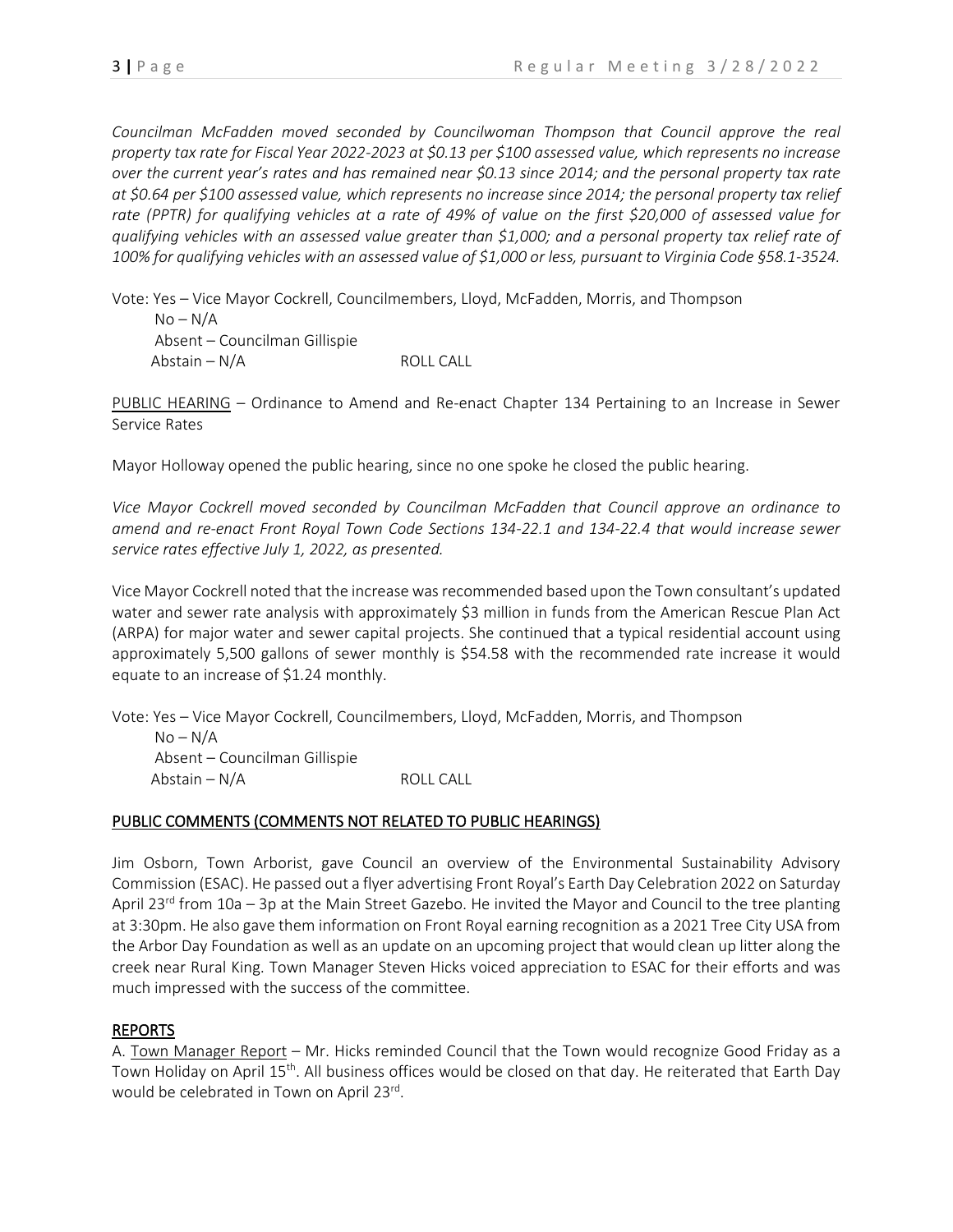#### B. Town Council Reports –

Councilwoman Thompson thanked Council for keeping real estate and personal property taxes low. She voiced her condolences to the family of former councilmember and former local principal Michael Kitts.

Vice Mayor Cockrell noted that the community had lost several great people in the last few months and voiced her condolences to the families of former Mayor and Councilmember George Banks; former Councilmember and Principal Michael Kitts and former Police Chief Larry Daniel.

Councilman Lloyd read a prepared speech that included his resignation as councilmember at the end of tonight's meeting. He thanked the Mayor, Council and Staff for their support as well as his constituents that elected him, but felt it was the right choice for him personally.

Councilwoman Thompson advised Councilman Lloyd that she enjoyed working with him and that he always had good intentions and that his decision tonight was not an easy one.

Councilwoman Morris thanked Councilman Lloyd for his service and voiced excitement to see what he does in the future.

Councilman McFadden thanked Councilman Lloyd for asking the hard questions and educating Council on many things.

Mayor Holloway agreed with the sentiments of Council and thanked Councilman Lloyd for his service.

Vice Mayor Cockrell voiced her surprise but noted that Councilman Lloyd's heart and passion were always in the right place.

C. Mayor Report – Mayor Holloway had nothing to report

### CONSENT AGENDA ITEMS

#### A. Award Contract for Curb and Gutter Installation

Council approved a bid for a curb and gutter installation contract in the amount of \$414,882.00 to Imperio Construction.

B. Duck Street Culvert Repair

Council approved the award to General Excavations, Inc. in the amount of \$53,500.00 for the completion of repairs to a culvert located on Duck Street due to storm water damage.

#### C. FY22 Budget Amendment to Accept Law Enforcement Block Grant

Council approved a budget amendment in the amount of \$2,757.00 to accept a Local Law Enforcement Block Grant from the Virginia Department of Criminal Justice Services.

D. Resolution to Submit Virginia Smart Scale Pre-Application for Happy Creek Road Phase II

Council approved a resolution for submission of Virginia's SMART SCALE Pre-application for the Happy Creek Road Phase II Project as presented.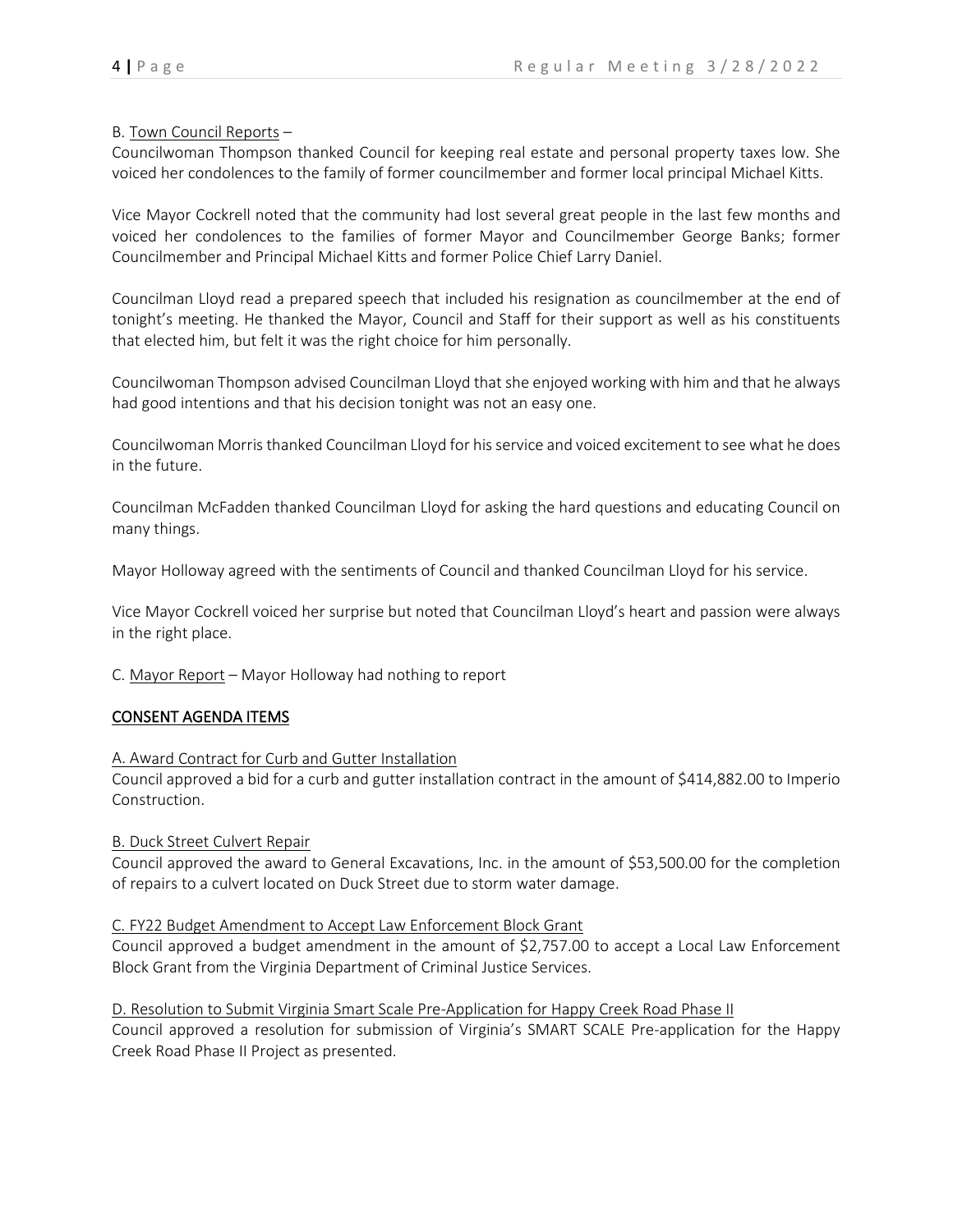*Councilwoman Thompson moved, seconded by Councilwoman Morris that Council approve the Consent Agenda, as presented.* 

Vote: Yes – Vice Mayor Cockrell, Councilmembers, Lloyd, McFadden, Morris, and Thompson

 $No-N/A$  Absent – Councilman Gillispie  $Abstain - N/A$  ROLL CALL

### BUSINESS ITEMS

A. Resolution for a Request for Water and Sewer Services in the Route 340/522 Corridor for Commercial and Industrial Uses

*Councilman Lloyd moved seconded by Vice Mayor Cockrell that Council approve a resolution that would provide water and sewer services to out of town lots located on the Route 522/340 Corridor, specifically Tax Map parcels 4-41, 12-6, 12-6E and 12-9 for commercial and industrial uses contingent upon the 1) the developer funds an infrastructure study, 2) the developer funds and constructs the infrastructure improvements per the study, 3) developer must follow provisions provided in Chapter 134 of the Town Code, 4) main water/sewer pipe originating from Route 340/522, not residential subdivision to avoid increasing residential land use capacity, 5) stipulate commercial use for PILOT portion of the property and industrial use for the remaining portion, 6) stipulate no increase in residential development per Town policy/practice, 7) this approved/signed resolution will only apply to the proposed development on the aforesaid lots, and 8) any new development proposals will require a new resolution from the Warren County Board of Supervisors, as presented.* 

Vote: Yes – Vice Mayor Cockrell, Councilmembers, Lloyd, McFadden, Morris, and Thompson

 $No-N/A$  Absent – Councilman Gillispie  $Abstain - N/A$  ROLL CALL

### B. Proclamation for Arbor Day

*Councilwoman Thompson moved seconded by Councilwoman Morris that Council approve a Proclamation proclaiming April 23, 2022 as Arbor Day in the Town of Front Royal, Virginia, as presented.*

Councilwoman Thompson thanked Mr. Osborn for his update and voiced her excitement on upcoming events.

Vote: Yes – Vice Mayor Cockrell, Councilmembers, Lloyd, McFadden, Morris, and Thompson  $No-N/A$  Absent – Councilman Gillispie  $Abstain - N/A$  ROLL CALL

# C. Front Royal-Warren County Joint Tourism Agreement with the County of Warren

*Councilwoman Thompson moved seconded by Councilman McFadden that Council approve a Front Royal-Warren County Joint Tourism Agreement with the County of Warren adopted by Warren County Board of Supervisors (BOS) on March 22, 2022, as presented.*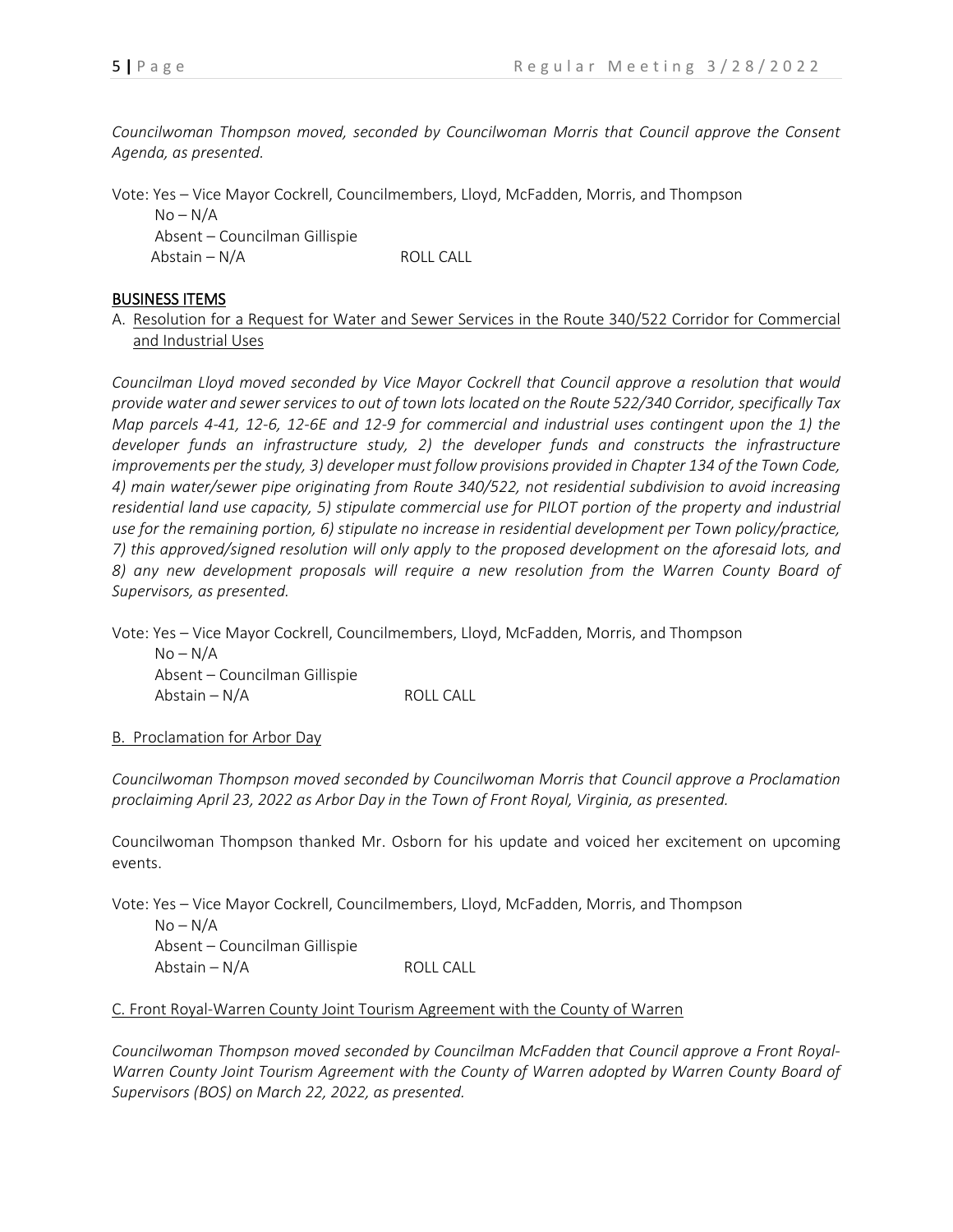Councilwoman Thompson briefed Council on the changes recently made and approved by the County of Warren. There was much discussion on amendments needed to finalize the agreement. Several items were discussed: procurement, by-laws for the subcommittee and open to the public, original Request for Proposals (RFP) clarification, owner/renter leasing relationship, employees at the Visitor's Center, the Visitors Center and its inventory, renters' insurance, and many more important items.

Councilwoman Morris voiced concern that Town citizens would be paying twice.

Vote: Yes – N/A No – Vice Mayor Cockrell, Councilmembers Lloyd, McFadden, Morris, and Thompson Absent – Councilman Gillispie  $Abstain - N/A$  ROLL CALL

*Vice Mayor Cockrell moved seconded by Councilman Lloyd to reconsider approval of a Front Royal-Warren County Joint Tourism Agreement with the County of Warren adopted by Warren County Board of Supervisors (BOS) on March 22, 2022.*

Vote: Yes – Vice Mayor Cockrell, Councilmembers, Lloyd, McFadden, Morris, and Thompson  $No-N/A$  Absent – Councilman Gillispie  $Abstain - N/A$  ROLL CALL

After much discussion on the proper motion to allow for revisions to the agreement, the following motion was proposed.

*Vice Mayor Cockrell moved seconded by Councilwoman Thompson that Council approve a Front Royal-Warren County Joint Tourism Agreement with the County of Warren with the following changes 1) anywhere that it says "paid quarterly" that will be assumed that it is intended to be one fourth (1/4) of the approved budget; 2) under The Town of Front Royal Shall #2: add to that [second] sentence should be after subject to appropriation year to year, we should include the words "provided that such funding amount to be provided by the Town for the fiscal year starting July 1, 2022 and ending June 30, 2023 shall be \$200,000 with an additional appropriation by the County for \$200,000 so that total funding of \$400,000 shall be provided"; and 3) under The Town of Front Royal Shall #5 we will be removing the words "including but not limited to all merchandise" and adding the words "with the Discover Front Royal slogan".*

Vote: Yes – Vice Mayor Cockrell, Councilmembers, McFadden, Morris, and Thompson No – Councilman Lloyd Absent – Councilman Gillispie  $Abstain - N/A$  ROLL CALL

# D. Resolution to Donate Ballistic Tactical Vests to Virginia Association of Chiefs of Police to Forward to "Lift Up Ukraine" (addition to the agenda)

*Councilwoman Morris moved seconded by Councilwoman Thompson that Council approve a Resolution donating (12) ballistic tactical vests to the Virginia Association of Chiefs of Police who will forward to the 501(c)(3) non-profit organization "Lift Up Ukraine" as presented.*